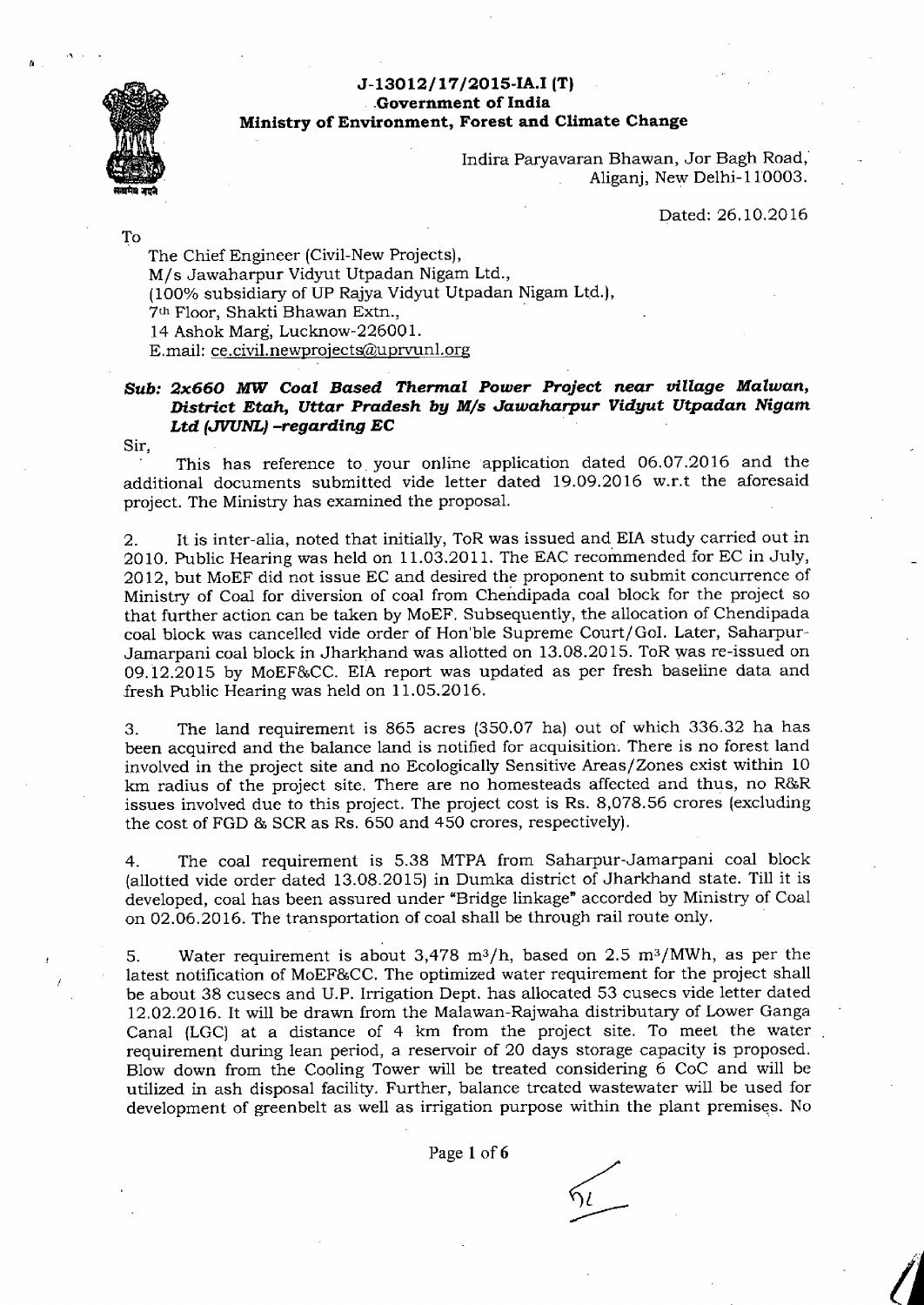wastewater will be discharged outside the plant by implementing zero discharge system in the plant.

Based on the information, clarifications, documents submitted 6. and presentations made by you and your consultant, viz. M/s Desein Pvt. Ltd., New Delhi before the Expert Appraisal Committee (Thermal Power) in its 63rd Meeting held during  $29$ <sup>th</sup> &  $30$ <sup>th</sup> August, 2016, the Ministry hereby accords environmental clearance to the above project under the provisions of EIA Notification dated September 14, 2006 and subsequent amendments therein subject to compliance of the following Specific and General conditions:

## А. **Specific Conditions:**

- The PP shall take up the matter regarding compensation to the remaining  $(i)$ landoustees with the District Administration and ensure that the same is paid at the earliest. Compliance in this effect shall be submitted to the Ministry.
- The PP shall carry out detailed/feasibility study to treat and utilize sewage  $(ii)$ water from the Etah town & its nearby areas for the proposed TPP.
- The PP shall optimize the use of consumptive water by utilizing appropriate  $(iii)$ technology, as per CEA/MoEF&CC norms, approximately 38 cusecs and surrender remaining 15 cusecs to U.P. Irrigation department.
- Provision shall be made for storage of rain water and storm water for use in the  $(iv)$ plant to reduce further drawl from Irrigation Department.
- As committed, FGD and SCR shall be installed in the proposed Thermal Power  $(v)$ Plant.
- Washed coal of <32% ash, 0.4% S shall be used. Coal transport will be through  $(vi)$ railways.
- Ponds for collection of rainwater in the surrounding area shall be developed for  $(vii)$ rainwater conservation / harvesting for ground water recharge and usage by villagers.
- $(viii)$ The pond ash shall also be utilized for PMGSY Road, National Highways, State Highways, construction projects, besides other feasible utility.
- $(ix)$ The PP shall explore feasibility of Air Cooled Condensers based on the quidelines of CEA
- As committed, during construction phase of the TPP, CSR works worth Rs. 25.00  $(\mathbf{x})$ Crores shall be spent exclusively in five (05) Gram panchayats whose land has been acquired for the power plant. Balance Rs. 8.00 crores shall be spent in selected remaining villages within 10 km radius in consultation with District Authorities. The CSR budget during operational phase shall be earmarked as per the CSR policy of GoI.
- Vision document specifying prospective plan for the site shall be formulated  $(x_i)$ and submitted to the Regional Office of the Ministry within six months.
- Harnessing solar power within the premises of the plant particularly at  $(xii)$ available roof tops shall be carried out and status of implementation including actual generation of solar power shall be submitted along with half yearly monitoring report.
- (xiii) A long term study of radio activity and heavy metals contents on coal to be used shall be carried out through a reputed institute and results thereof analyzed every two year and reported along with monitoring reports. Thereafter mechanism for an in-built continuous monitoring for radio activity and heavy metals in coal and fly ash (including bottom ash) shall be put in place.
- (xiv) Online continuous monitoring system for stack emission, ambient air and effluent shall be installed.
- High Efficiency Electrostatic Precipitators (ESPs) shall be installed to ensure  $\{xy\}$ that particulate emission does not exceed 30 mg/Nm<sup>3</sup> or as would be notified

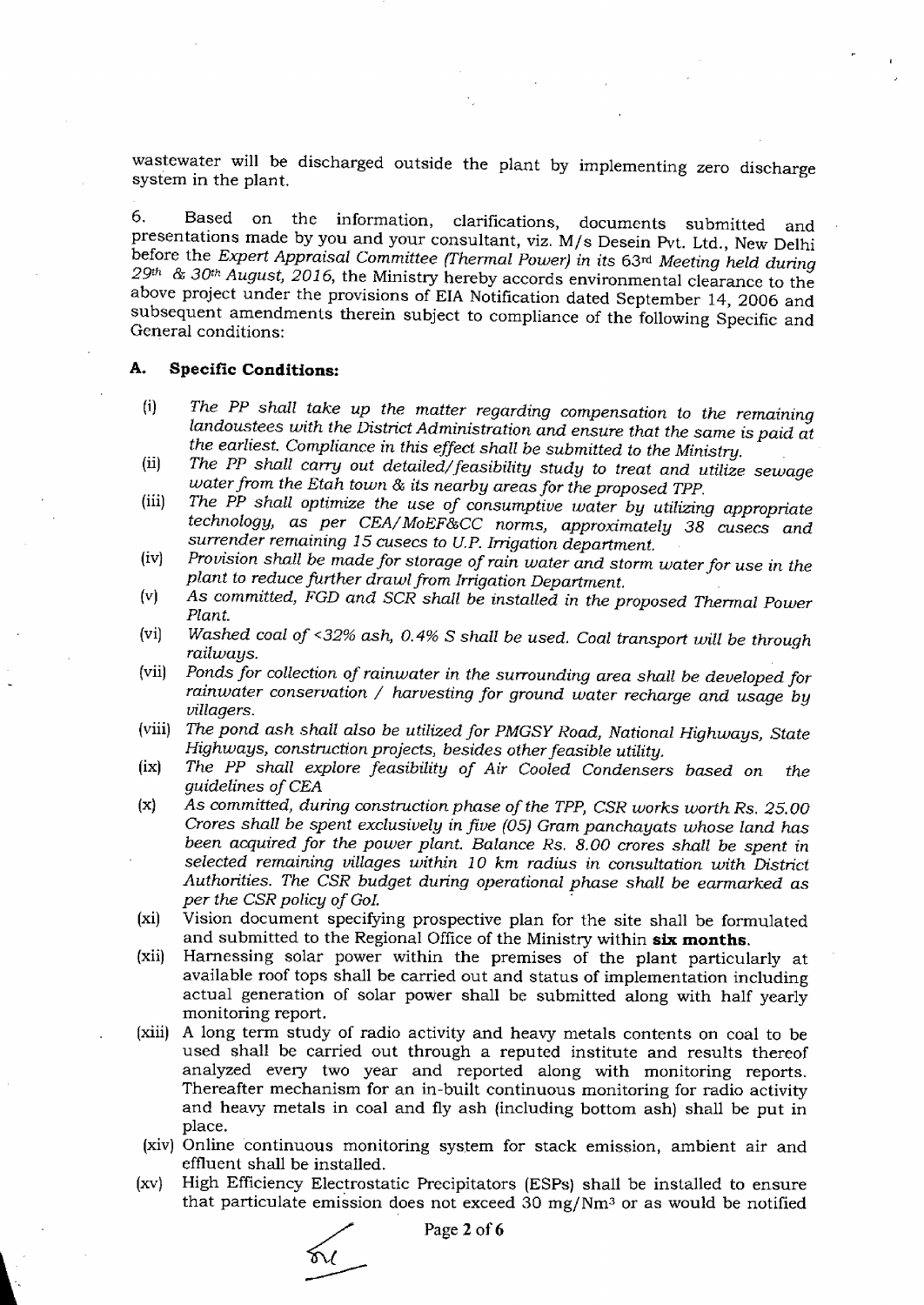by the Ministry, whichever is lesser. Adequate dust extraction system such as cyclones/bag filters and water spray system in dusty areas such as in coal handling and ash handling points, transfer areas and other vulnerable dusty areas shall be provided along with an environment friendly sludge disposal system .

- (xvi) The SO<sub>2</sub>, NOx and Hg emissions shall not exceed 100 mg/Nm<sup>3</sup>, 100 mg/Nm<sup>3</sup> and  $0.03$  mg/Nm<sup>3</sup> respectively.
- (xvii) The specific water consumption shall not exceed  $2.5 \text{ m}^3/\text{MWh}$  and zero waste water discharge shall be achieved.
- (xviii) Adequate dust extraction system such as cyclones/ bag filters and water spray system in dusty areas such as in coal handling and ash handling points, transfer areas and other vulnerable dusty areas shall be provided.
- (xix) COC of atleast 5.0 shall be adopted.
- (xx) Monitoring of surface water quantity and quality shall also be regularly conducted and records maintained. The monitored data shall be submitted to the Ministry regularly. Further, monitoring points shall be located between the plant and drainage in the direction of flow of ground water and records maintained. Monitoring for heavy metals in ground water shall also be undertaken and results/findings submitted along with half yearly monitoring report.
- (xxi) A well designed rain water harvesting system shall be put in place within six months, which shall comprise of rain water collection from the built up and open area in the plant premises and detailed record kept of the quantity of water harvested every year and its use.
- (xxii) No water bodies including natural drainage system in the area shall be disturbed due to activities associated with the setting up/operation of the power plant.
- (xxiii) Additional soil for leveling of the proposed site shall be generated within the sites (to the extent possible) so that natural drainage system of the area is protected and im proved.
- (xxiv) Fly ash shall be collected in dry form and storage facility (silos) shall be provided. Mercury and other heavy metals (As, Hg, Cr, Pb etc.) shall be monitored in the bottom ash. No ash shall be disposed off in low lying area.
- (xxv) No mine void filling will be undertaken as an option for ash utilization without adequate lining of mine with suitable media such that no leachate shall take place at any point of time. In case, the option of mine void filling is to be adopted, prior detailed study of soil characteristics of the mine area shall be undertaken from an institute of repute and adequate clay lining shall be ascertained by the State Pollution Control Board and implementation done in close co-ordination with the State Pollution Control Board.
- (xxvi) Fugitive emission of fly ash (dry or wet) shall be controlled such that no agricultural or non-agricultural land is affected. Damage to any land shall be mitigated and suitable compensation provided in consultation with the local Panchayat.
- (xxvii) Green Belt consisting of three tiers of plantations of native species all around plant and at least 50 m width shall be raised. Wherever 50 m width is not feasible a 20 m width shall be raised and adequate justification shall be submitted to the Ministry. Tree density shall not be less than 2500 per ha with survival rate not less than 80 %.
- (xxviii) Green belt shall also be developed around the Ash Pond over and above the Green Belt around the plant boundary.
- (xxix) The project proponent shall formulate a well laid Corporate Environment Policy and identify and designate responsible officers at all levels of its hierarchy for ensuring adherence to the policy and compliance with the conditions stipulated in this elearance letter and other applicable environmental laws and regulations.

Page 3 of 6

 $\overline{\alpha}$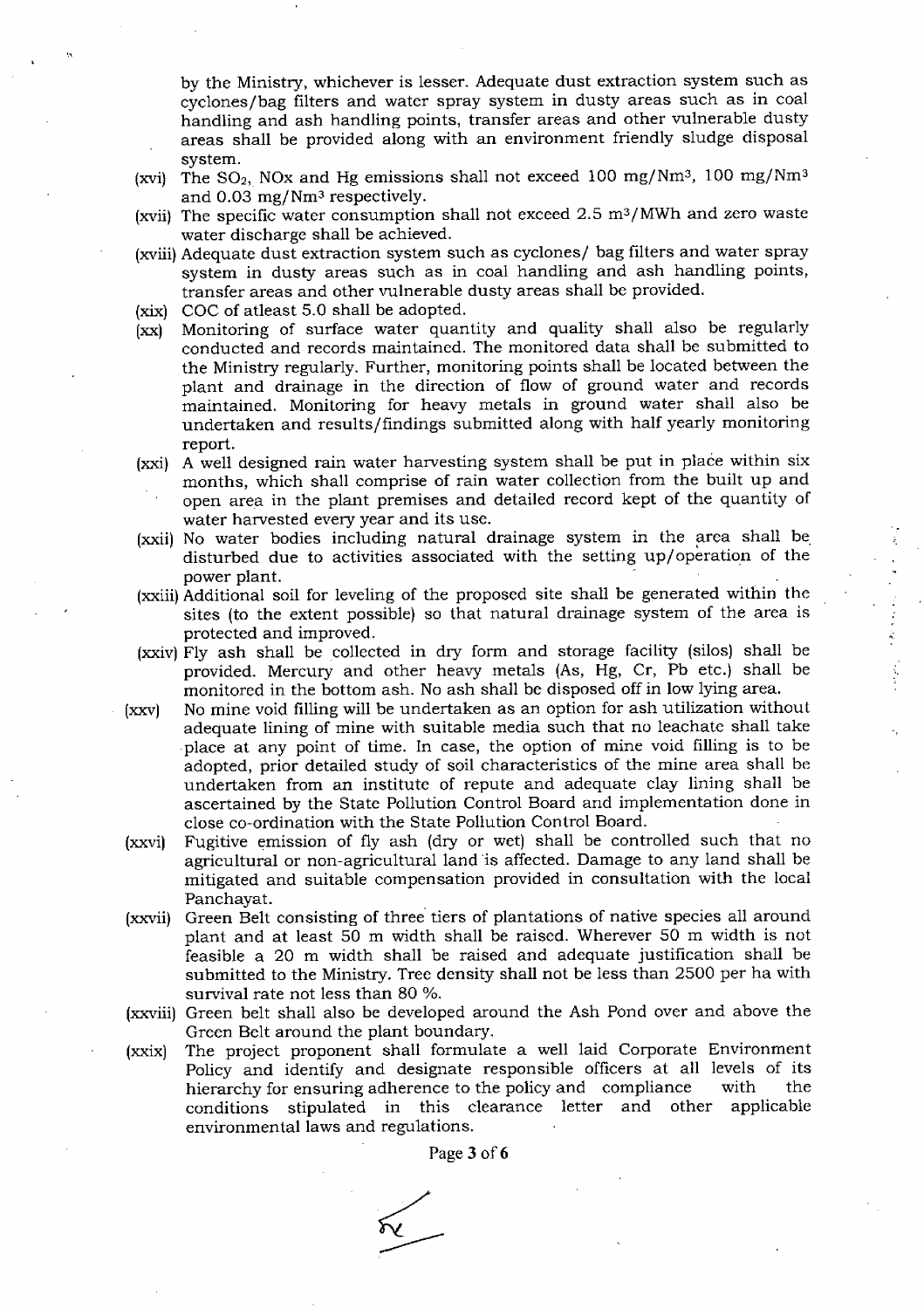- $(xxx)$ CSR schemes identified based on need based assessment shall be implemented in consultation with the village Panchayat and the District Administration starting from the development of project itself. As part of CSR prior identification of local employable youth and eventual employment in the project after imparting relevant training shall be also undertaken. Company shall provide separate budget for community development activities and income generating programmes.
- For proper and periodic monitoring of CSR activities, a CSR committee or a  $(xxxi)$ Social Audit committee or a suitable credible external agency shall be appointed. CSR activities shall also be evaluated by an independent external agency. This evaluation shall be both concurrent and final.

## **General Conditions:**  $B<sub>1</sub>$

- The treated effluents conforming to the prescribed standards only shall be re- $(i)$ circulated and reused within the plant. Arrangements shall be made that effluents and storm water do not get mixed.
- A sewage treatment plant shall be provided (as applicable) and the treated  $(ii)$ sewage shall be used for raising greenbelt/plantation.
- (iii) Adequate safety measures shall be provided in the plant area to check/minimize spontaneous fires in coal yard, especially during summer season. Copy of these measures with full details along with location plant layout shall be submitted to the Ministry as well as to the Regional Office of the Ministry.
- Storage facilities for auxiliary liquid fuel such as LDO/ HFO/LSHS shall be  $(iv)$ made in the plant area in consultation with Department of Explosives, Nagpur. Sulphur content in the liquid fuel will not exceed 0.5%. Disaster Management Plan shall be prepared to meet any eventuality in case of an accident taking place due to storage of oil.
- First Aid and sanitation arrangements shall be made for the drivers and other  $(v)$ contract workers during construction phase.
- Noise levels emanating from turbines shall be so controlled such that the noise  $(vi)$ in the work zone shall be limited to 85 dB(A) from source. For people working in the high noise area, requisite personal protective equipment like earplugs/ear muffs etc. shall be provided. Workers engaged in noisy areas such as turbine area, air compressors etc shall be periodically examined to maintain audiometric record and for treatment for any hearing loss including shifting to non noisy/less noisy areas.
- (vii) Regular monitoring of ambient air ground level concentration of  $SO_2$ , NOx,  $PM_{2.5}$  & PM<sub>10</sub> and Hg shall be carried out in the impact zone and records maintained. If at any stage these levels are found to exceed the prescribed limits, necessary control measures shall be provided immediately. The location of the monitoring stations and frequency of monitoring shall be decided in consultation with SPCB. Periodic reports shall be submitted to the Regional Office of this Ministry. The data shall also be put on the website of the company.
- (viii) Utilization of 100% Fly Ash generated shall be made from 4<sup>th</sup> year of operation. Status of implementation shall be reported to the Regional Office of the Ministry from time to time.
- Provision shall be made for the housing of construction labour (as applicable)  $(ix)$ within the site with all necessary infrastructure and facilities such as fuel for cooking, mobile toilets, mobile STP, safe drinking water, medical health care, crèche etc. The housing may be in the form of temporary structures to be removed after the completion of the project.

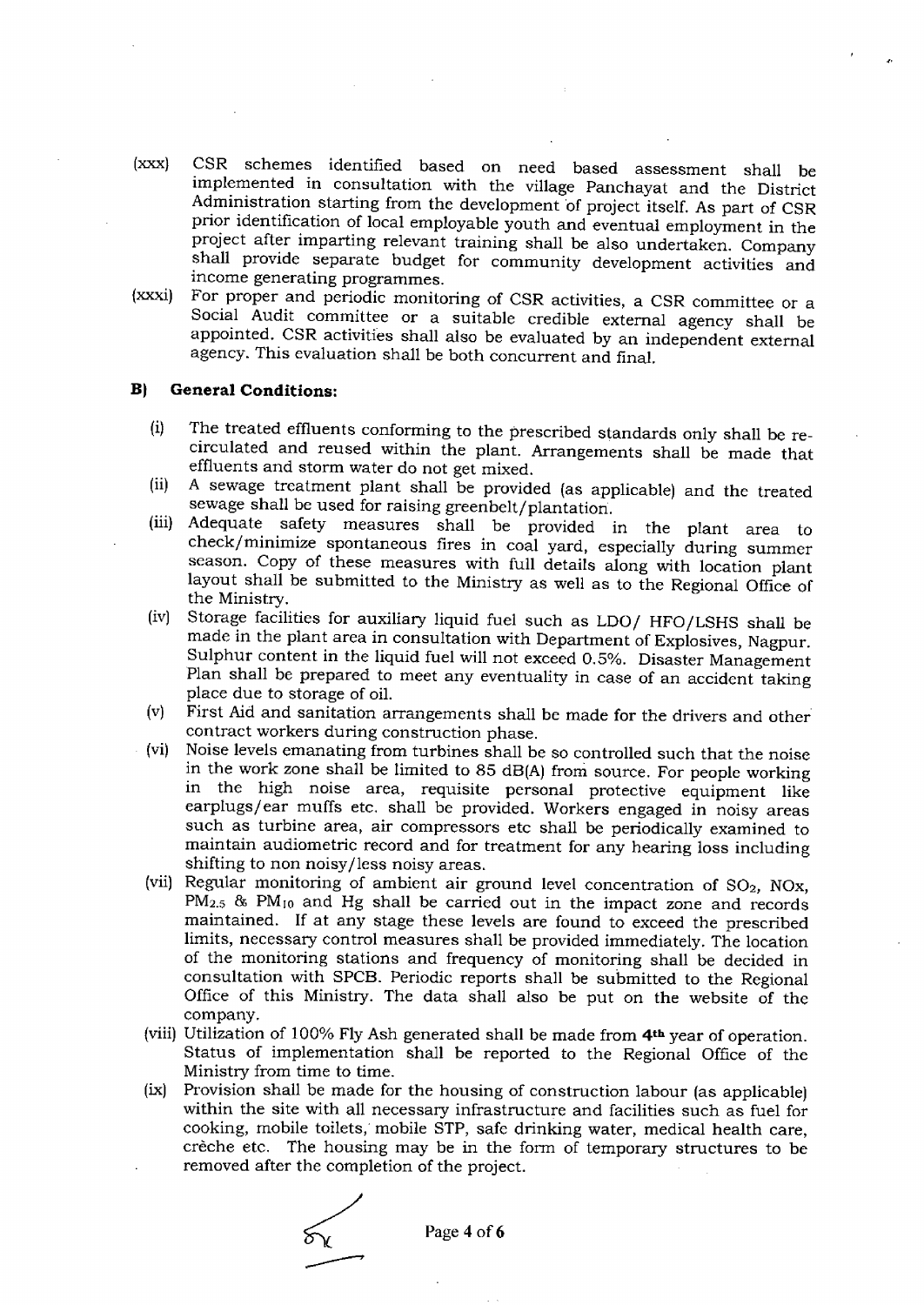- (x) The project proponent shall advertise in at least two local newspapers widely circulated in the region around the project, one of which shall be in the vernacular language of the locality concerned within seven days from the date of this clearance leter, informing that the project has been accorded environmental clearance and copies of clearance letter are available with the State Pollution Control Board/Committee and may also be seen at the Website of MoEF&CC at http://envfor.nic.in.
- (xi) A copy of the clearance letter shall be sent by the proponent to concerned Panchayat, Zila Parisad / Municipal Corporation, urban local Body and the Local NGO, if any, from whom suggestions/representations, if any, were received while processing the proposal. The clearance letter shall also be put on the website of the Company by the proponent.
- (xii) The proponent shall upload the status of compliance of the stipulated environmental clearance conditions, including results of monitored data on their website and shall update the same periodically. It shall simultaneously be sent to the Regional Office of MOEF, the respective Zonal Office of CPCB and the SPCB. The criteria pollutant levels namely; SPM, RSPM (PM<sub>2.5</sub> & PM<sub>10</sub>),  $SO<sub>2</sub>$ , NO<sub>x</sub> (ambient levels as well as stack emissions) shall be displayed at a convenient location near the main gate of the company in the public domain.
- (xiii) The environment statement for each financial year ending 31<sup>st</sup> March in Form-V as is mandated to be submitted by the project proponent to the concerned State Pollution Control Board as prescribed under the Environment (Protection) Rules, 1986, as amended subsequently, shall also be put on the website of the company along with the status of compliance of environmental clearance conditions and shall also be sent to the respective Regional Offices of the Ministry by e-mail.
- $(xiv)$  The project proponent shall submit six monthly reports on the status of the implementation of the stipulated environmental safeguards to MoEF&CC, its Regional Office, Central Pollution Control Board and State Pollution Control Board. The project proponent shall upload the status of compliance of the environmental clearance conditions on their website and update the same periodically and simultaneously send the same by email to the Regional Office, MoEF&CC.

1..

- (xv) The progress of the project shall be submitted to CEA on six monthly basis.
- (xvi) Regional Office of the MoEF&CC will monitor the implementation of the stipulated conditions. A complete set of documents including Environmental Impact Assessment Report and Environment Management Plan along with the additional information submitted from time to time shall be forwarded to the Regional Office for their use during monitoring. Project proponent will up-load the compliance status in their website and up-date the same from time to time at least six monthly basis. Criteria pollutants levels including NO<sub>x</sub> (from stack & ambient air) shall be displayed at the main gate of the power plant.
- txviilSeparate funds shall be allocated for implementation of environmental protection m easures along with item -wise break-up. These cost shall be included as part of the project cost. The funds earmarked for the environment protection measures shall not be diverted for other purposes and year-wise expenditure should be reported to the Ministry.
- (xviii) The project authorities shall inform the Regional Office as well as the Ministry regarding the date of financial closure and final approval of the project by the concerned authorities and the dates of start of land development work and commissioning of plant.
- (xix) Full cooperation shall be extended to the Scientists/Officers from the Ministry / Regional Office of the Ministry / CPCB/SPCB who would be monitoring the compliance of environmental status.